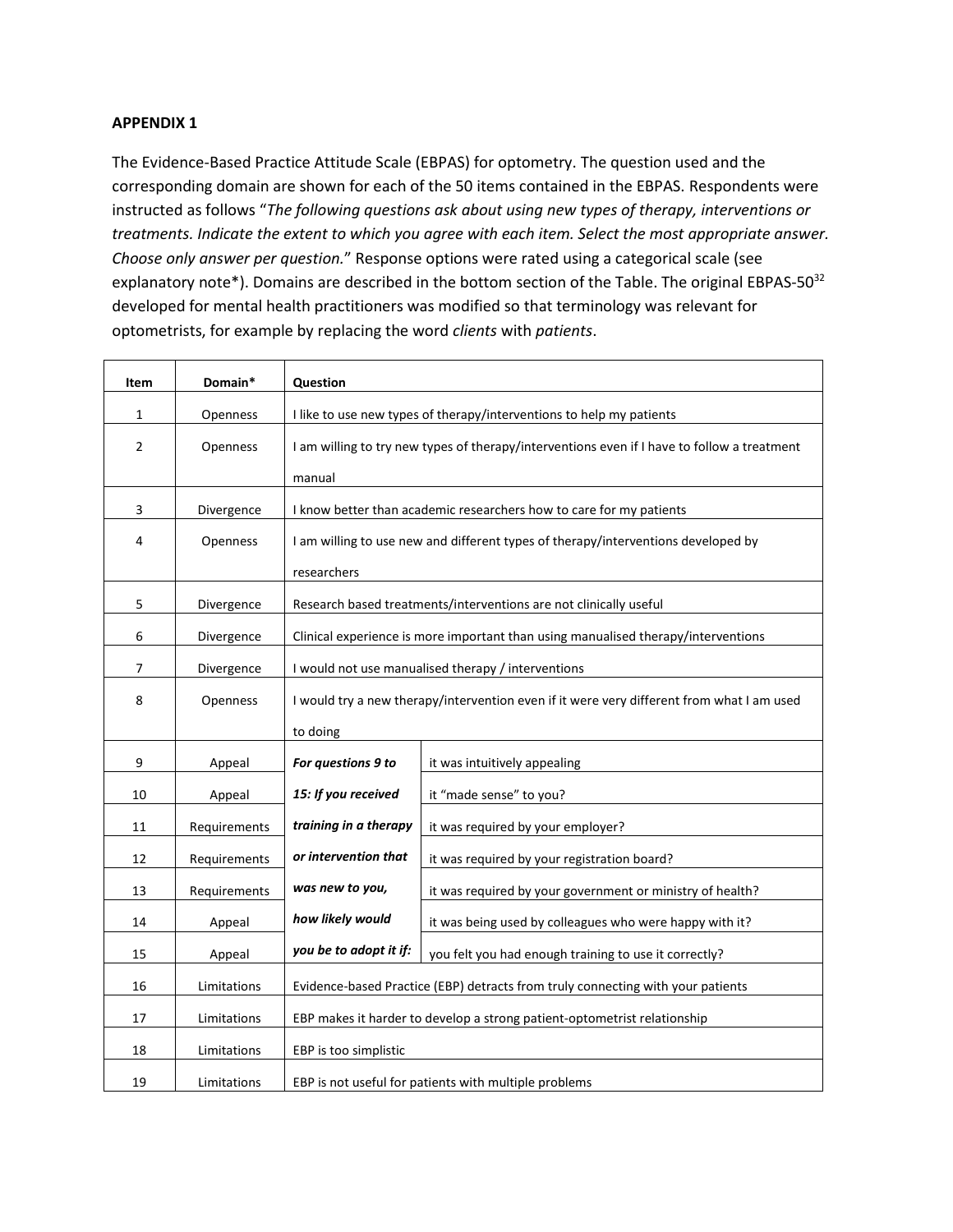| Item | Domain*        | Question                                                                     |  |
|------|----------------|------------------------------------------------------------------------------|--|
| 20   | Limitations    | EBP is not useful for families with multiple problems                        |  |
| 21   | Limitations    | EBP is not individualized treatment                                          |  |
| 22   | Limitations    | EBP is too narrowly focused                                                  |  |
| 23   | Fit            | I would adopt EBP if my patients wanted it                                   |  |
| 24   | Fit            | I would adopt EBP if I knew more about how my patients liked it              |  |
| 25   | Fit            | I would adopt EBP if I knew it was right for my patients                     |  |
| 26   | Fit            | I would adopt EBP if I had a say in which EBP was used                       |  |
| 27   | Fit            | I would adopt EBP if I had a say in how I would use the EBP                  |  |
| 28   | Fit            | I would adopt EBP if it fit with my clinical approach                        |  |
| 29   | Fit            | I would adopt EBP if it fit with my treatment philosophy                     |  |
| 30   | Monitoring     | I prefer to work on my own without oversight                                 |  |
| 31   | Monitoring     | I do not want anyone looking over my shoulder while I provide services       |  |
| 32   | Monitoring     | My work does not need to be monitored                                        |  |
| 33   | Monitoring     | I do not need to be monitored                                                |  |
| 34   | <b>Balance</b> | I am satisfied with my skills as a therapist / optometrist                   |  |
| 35   | <b>Balance</b> | A positive outcome in therapy is an art more than a science                  |  |
| 36   | <b>Balance</b> | Optometric practice is both an art and a science                             |  |
| 37   | Balance        | My competence as an optometrist is more important than a particular approach |  |
| 38   | Burden         | I don't have time to learn anything new                                      |  |
| 39   | Burden         | I can't meet my other obligations                                            |  |
| 40   | Burden         | I don't know how to fit EBP into my workload                                 |  |
| 41   | Burden         | EBP will cause too much paperwork                                            |  |
| 42   | Security       | Learning more about EBP will help me keep my job                             |  |
| 43   | Security       | Learning more about EBP will help me get a new job                           |  |
| 44   | Security       | Learning more about EBP will make it easier to find work                     |  |
| 45   | Support        | I would learn more about EBP if continuing education credits were provided   |  |
| 46   | Support        | I would learn more about EBP if training was provided                        |  |
| 47   | Support        | I would learn more about EBP if ongoing support was provided                 |  |
| 48   | Feedback       | I enjoy getting feedback on my work performance                              |  |
| 49   | Feedback       | Getting feedback helps me to be a better therapist / optometrist             |  |